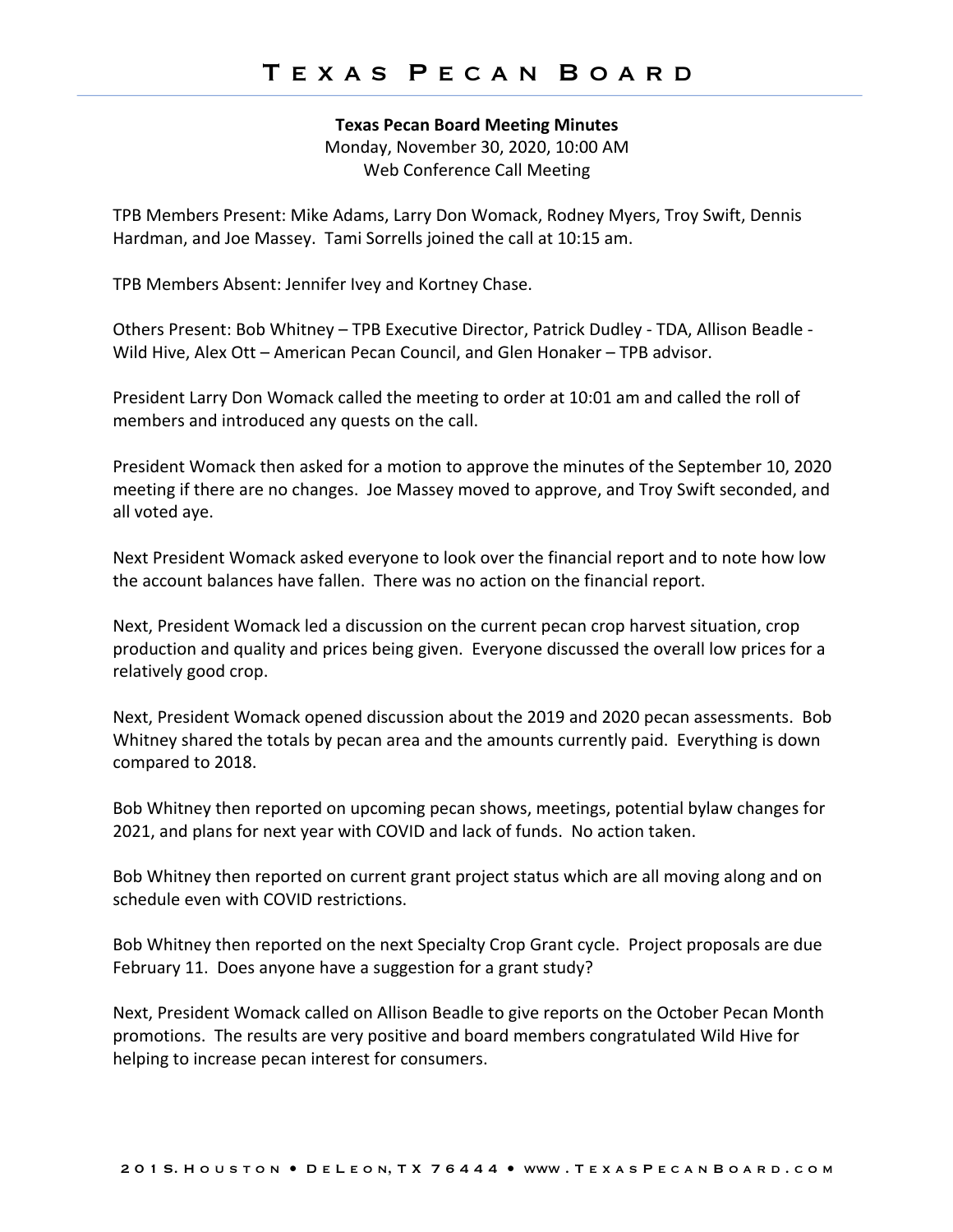President Womack then reported on the Strategic Plans being developed by TAMU and by the Texas Pecan Growers Association. All organizations are involved in the development and reports will be made in 2021.

President Womack called on Alex Ott with American Pecan Council to talk about the current pecan situation, national promotions and the American Pecan Research and Promotion Board.

President Womack then informed members about a public meeting to be held on December 17 to talk about upcoming pecan legislation and other issues.

There was some discussion about having the next meeting in February, but nothing was voted on.

There being no more business President Womack adjourned the meeting.

Submitted by Bob Whitney 12-23-20.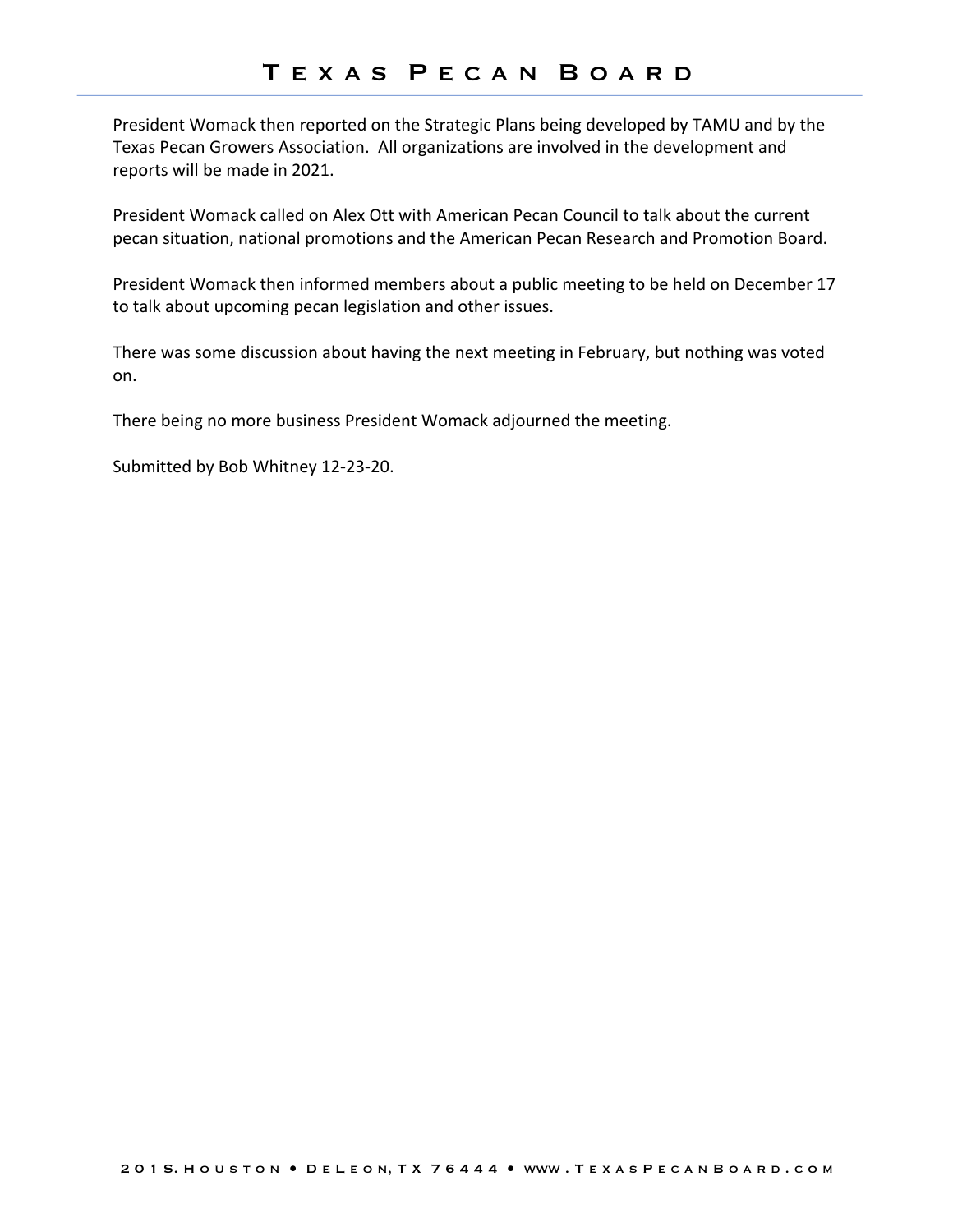# Agenda

*10:00 AM, November 30, 2020 De Leon, Texas Conference Call Number 254.300.7307 www.uberconference.com/texaspecanboard*

- I. Call to Order
- II. Roll Call of Members and recognition of guests
- III. Approval of Minutes from September 10, 2020 Meeting in San Saba, TX
- IV. Discussion and Possible Action on 2020-21 Financial Reports
- V. Pecan Crop Updates
- VI. Discussion and Possible Action on pecan assessments for 2019 crop year and beginning 2020 crop year.
- VII. Discussion on Executive Director Updates for Texas Pecan Board (TPB) Management
- VIII. Discussion and Possible Action on Specialty Crop Grants for 2020-21 and 2020-2022. ACES for Mexico Markets, Pecan Weevil Awareness and Research, and Pecan Benchmark Studies
- IX. Discussion and Possible Action on 2021 topics and applications for Specialty Crop Grants from the Texas Department of Agriculture (Due in February 2021).
- X. Discussion and Possible Action on Wild Hive/TPB Promotion Programs.
- XI. Discussion and Possible Action on TPB Website, TPB Email, and Mail Newsletters.
- XII. Discussion and Possible Action on Potential Collaborative Projects with Texas A&M AgriLife Extension and Texas Pecan Growers Association
- XIII. Update on the American Pecan Council and National Pecan Federation programs
- XIV. Discussion and Possible Action on next TPB meeting venue, date, and topics.
- XV. Adjourn